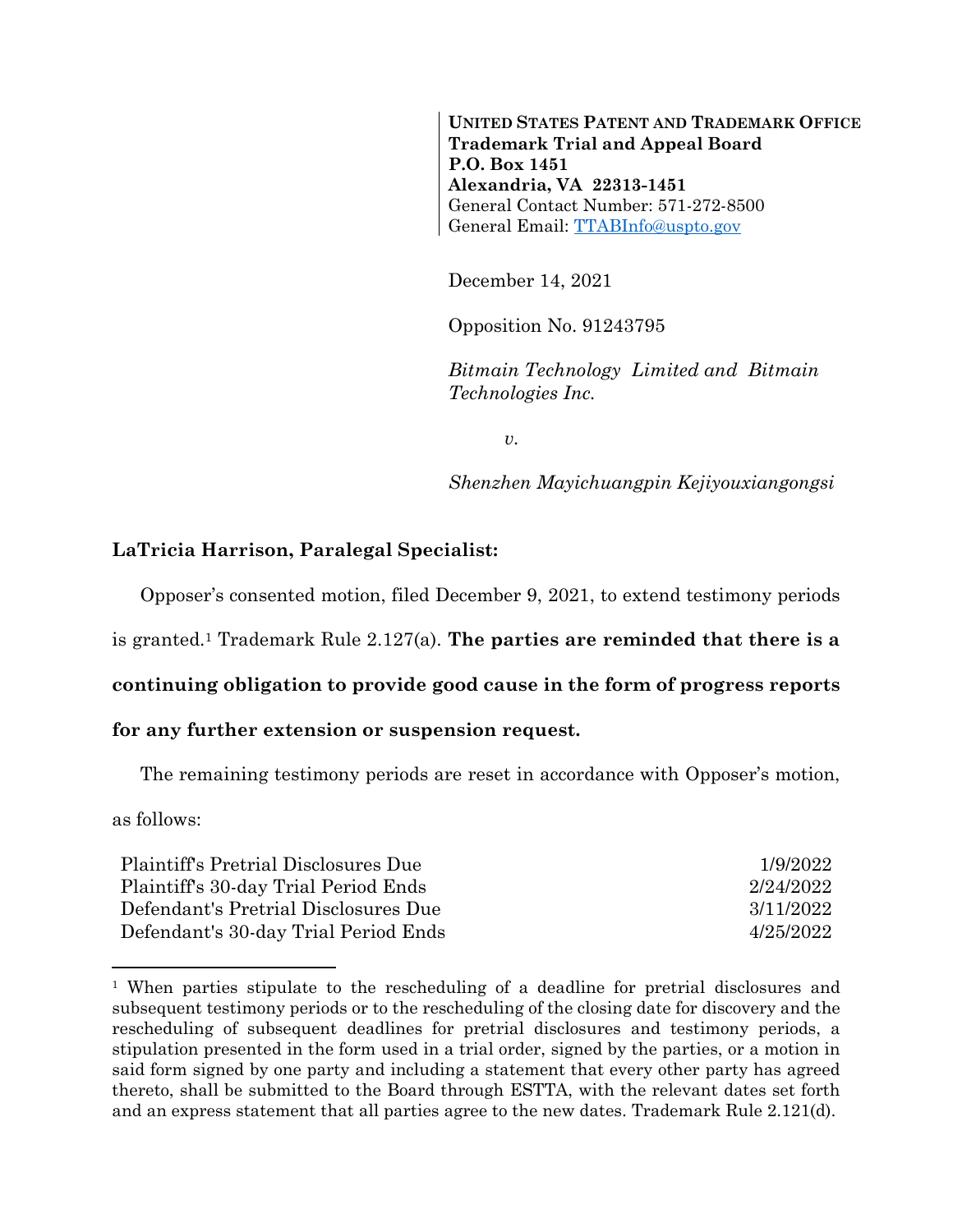| Plaintiff's Rebuttal Disclosures Due    | 5/10/2022 |
|-----------------------------------------|-----------|
| Plaintiff's 15-day Rebuttal Period Ends | 6/10/2022 |
| Plaintiff's Opening Brief Due           | 8/9/2022  |
| Defendant's Brief Due                   | 9/8/2022  |
| Plaintiff's Reply Brief Due             | 9/23/2022 |
| Request for Oral Hearing (optional) Due | 10/2/2022 |

Generally, the Federal Rules of Evidence apply to Board trials. Trial testimony is taken and introduced out of the presence of the Board during the assigned testimony periods. The parties may stipulate to a wide variety of matters, and many requirements relevant to the trial phase of Board proceedings are set forth in Trademark Rules 2.121 through 2.125. These include pretrial disclosures, the manner and timing of taking testimony, matters in evidence, and the procedures for submitting and serving testimony and other evidence, including affidavits, declarations, deposition transcripts and stipulated evidence. Trial briefs shall be submitted in accordance with Trademark Rules 2.128(a) and (b). Oral argument at final hearing will be scheduled only upon the timely submission of a separate notice as allowed by Trademark Rule 2.129(a).

## **TIPS FOR FILING EVIDENCE, TESTIMONY, OR LARGE DOCUMENTS**

The Board requires each submission to meet the following criteria before it will be considered: 1) pages must be legible and easily read on a computer screen; 2) page orientation should be determined by its ease of viewing relevant text or evidence, for example, there should be no sideways or upside-down pages; 3) pages must appear in their proper order; 4) depositions and exhibits must be clearly labeled and numbered – use separator pages between exhibits and clearly label each exhibit using sequential letters or numbers; and 5) the entire submission should be text-searchable.